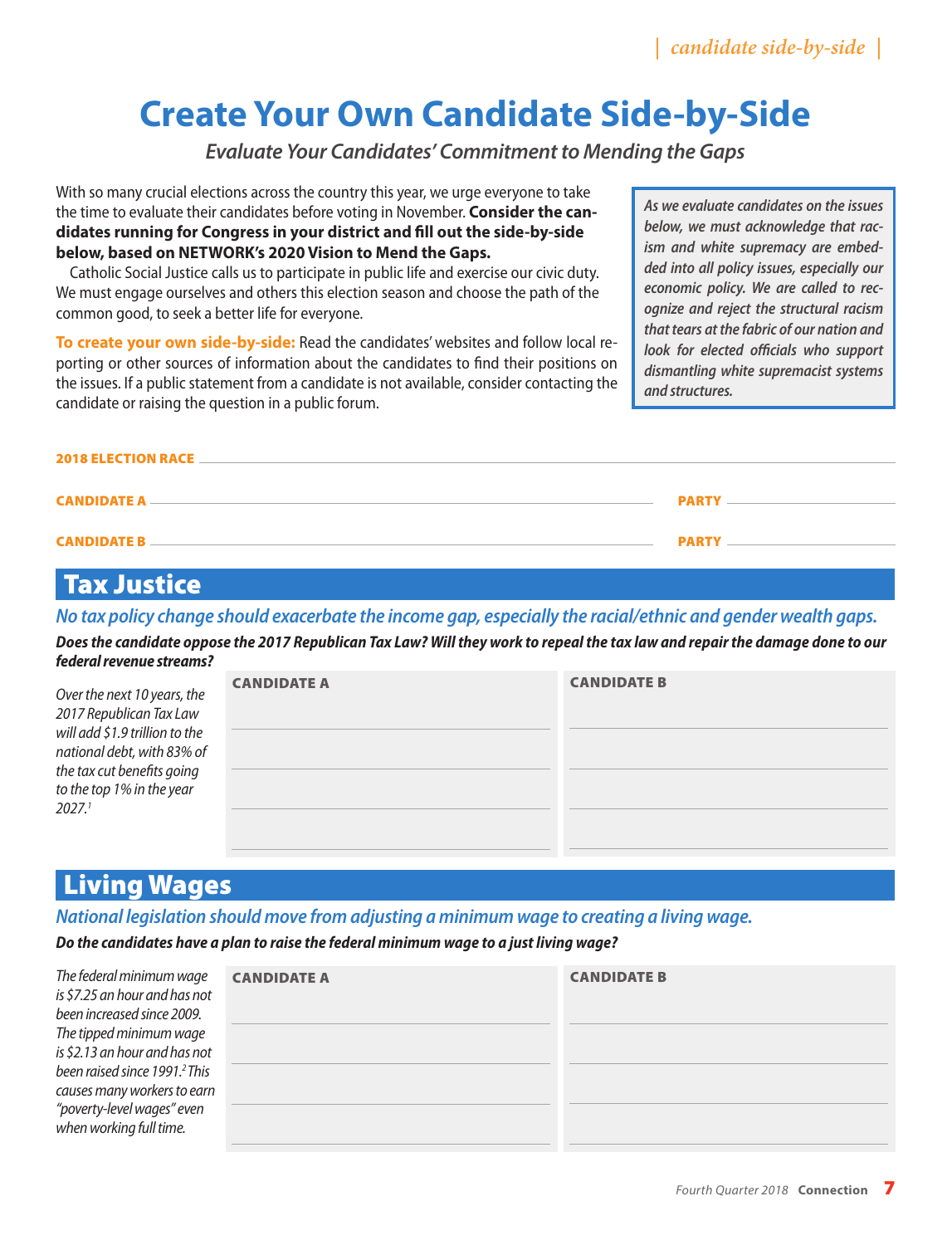# Family-Friendly Workplaces

*The needs of women and families should be integrated into federal workplace policies.*

*Have the candidates supported policies that promote family-friendly workplaces such as paid family and medical leave, paid sick days, and flexible schedules for employees?* 

| While the Family and Med-<br>ical Leave Act provides ac-<br>cess to unpaid family leave<br>to the majority of working<br>people in the United States,<br>only 14% of civilian workers<br>had access to paid family<br>leave in $20163$ | <b>CANDIDATE A</b> | <b>CANDIDATE B</b> |
|----------------------------------------------------------------------------------------------------------------------------------------------------------------------------------------------------------------------------------------|--------------------|--------------------|
|                                                                                                                                                                                                                                        |                    |                    |

### Access to Democracy

*No individual or community should be disenfranchised by federal policy; everyone should be accurately counted and represented in Congress.* 

*Do the candidates support strengthening and renewing the Voting Rights Act? Has either candidate spoken out against a "citizenship question" on the Census, which would impede an accurate count?* 

| For this year's midterm<br>elections, voters in 23 states | <b>CANDIDATE A</b> | <b>CANDIDATE B</b> |
|-----------------------------------------------------------|--------------------|--------------------|
| face more restrictive voting                              |                    |                    |
| policies than in 2010. <sup>4</sup> Also,                 |                    |                    |
| the decennial census is ap-                               |                    |                    |
| proaching in 2020, and it is                              |                    |                    |
| essential that the Census Bu-                             |                    |                    |
| reau collects a fair, accurate                            |                    |                    |
| count which will decide Con-                              |                    |                    |
| gressional apportionment.                                 |                    |                    |

# Access to Healthcare

#### *Racial and economic disparities in healthcare should be eliminated.*

*Have the candidates condemned attempts to repeal the ACA? What are the candidates' positions on adding burdensome work requirements to Medicaid programs?* 

| After numerous efforts to<br>repeal the Affordable Care | <b>CANDIDATE A</b> | <b>CANDIDATE B</b> |
|---------------------------------------------------------|--------------------|--------------------|
| Act, cuts to enrollment ad-                             |                    |                    |
| vertising and outreach, and                             |                    |                    |
| finally ending the individual                           |                    |                    |
| mandate, the uninsured                                  |                    |                    |
| rate rose for the first time                            |                    |                    |
| since the ACA was passed. <sup>5</sup>                  |                    |                    |
| The Trump administration                                |                    |                    |
| also encouraged and began                               |                    |                    |
| approving burdensome work                               |                    |                    |
| requirements for Medicaid.                              |                    |                    |